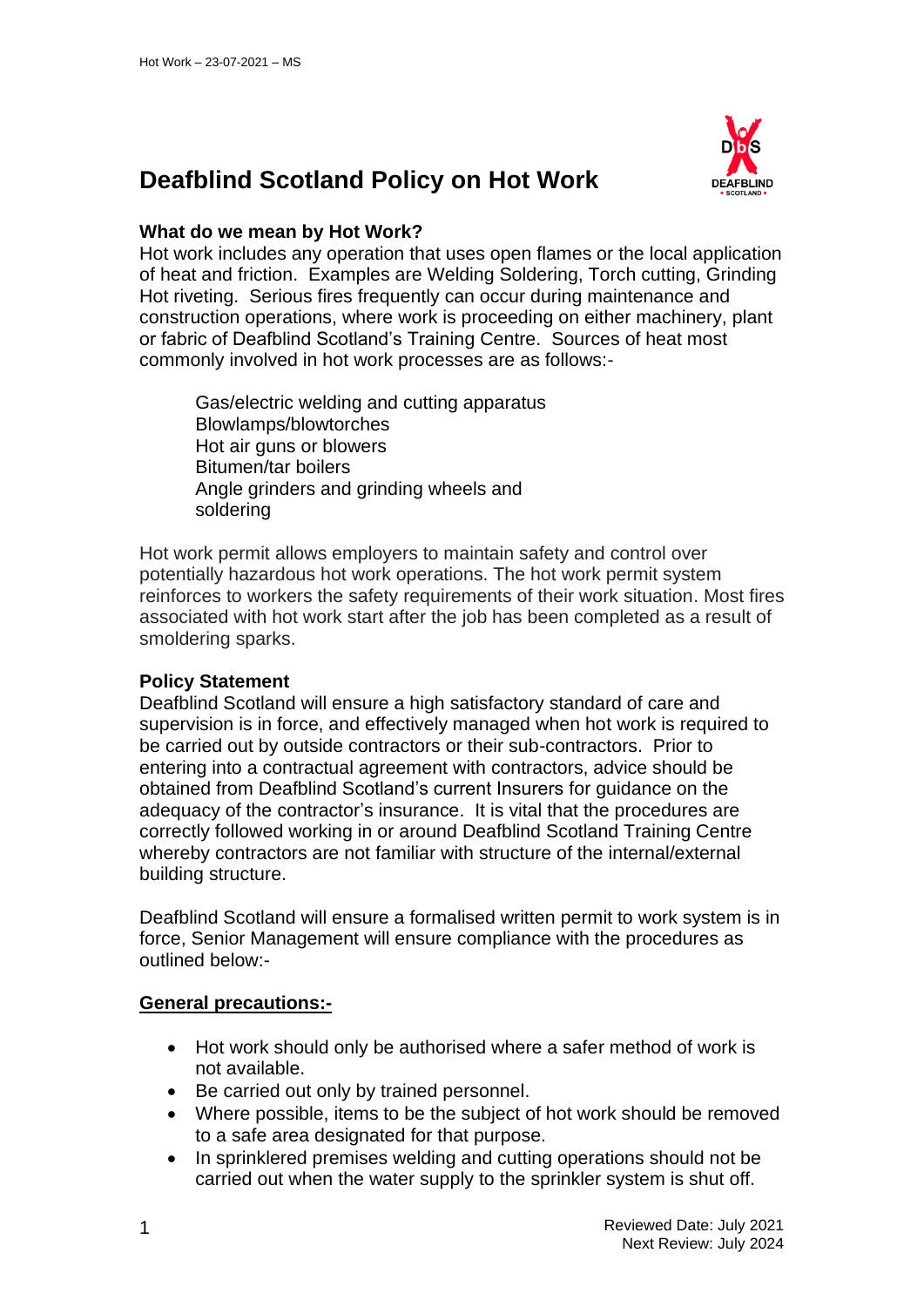- Where the premises are fitted with an automatic fire detection system, only the local detectors or zone where the work is being carried out should be isolated. All zone or detectors should be reinstated as soon as task has been completed.
- Trained Deafblind Scotland employee not directly involved in the work should provide a continuous fire watch during and after completion at least one hour following the period of work. This action will detect and extinguish any incipient burning in the work area and in all adjoining areas to which sparks and heat may spread.

#### **Before hot work commences**

- A hot work permit should be in place and be valid for the duration of the work, and for no longer than one shift. Each new permit should be signed by the person in charge to accept responsibility of its terms and conditions, and if at any point management changes the new supervisor should sign the permit. Once work is complete all three copies are brought back together and hand back to designated individual to sign off.
- Permits require to be secure and undamaged on-site and stored safely.
- Hot work permits should not be issued without considering the significance of any other permits to work in the vicinity
- Hot work permit should be issued for a specific task that is to be undertaken in a clearly identified area.
- Formal risk assessment and record of all hazards connected with the work being conducted to be completed before proposed hot work is carried out internally/externally at Deafblind Scotland's Training Centre.

#### **Clearance and protection of work areas:-**

- An area within 10m of the hot work process should be cleared of any combustible materials and flammable liquids. All elements of combustible construction and surface finishes should be protected. This applies to any openings, holes or gaps in walls, floors and ceilings through which sparks could pass. Distance may need to be further than 10m in some circumstances, especially where overhead work is to be undertaken.
- If combustible materials cannot be removed within a 10m radius, they should be completely protected by the use of non-combustible or purpose made fire retardant blankets, drapes or screens. Flammable liquids should always be removed from the area.
- Combustible floors in the designated areas should be covered with overlapping sheets of non-combustible material or wetted and liberally covered with sand. Particular care to ensure gaps in flooring area covered.
- Floors should be clean and good ventilation in place.
- Hot work should never be carried out in an area identified as a hazardous zone.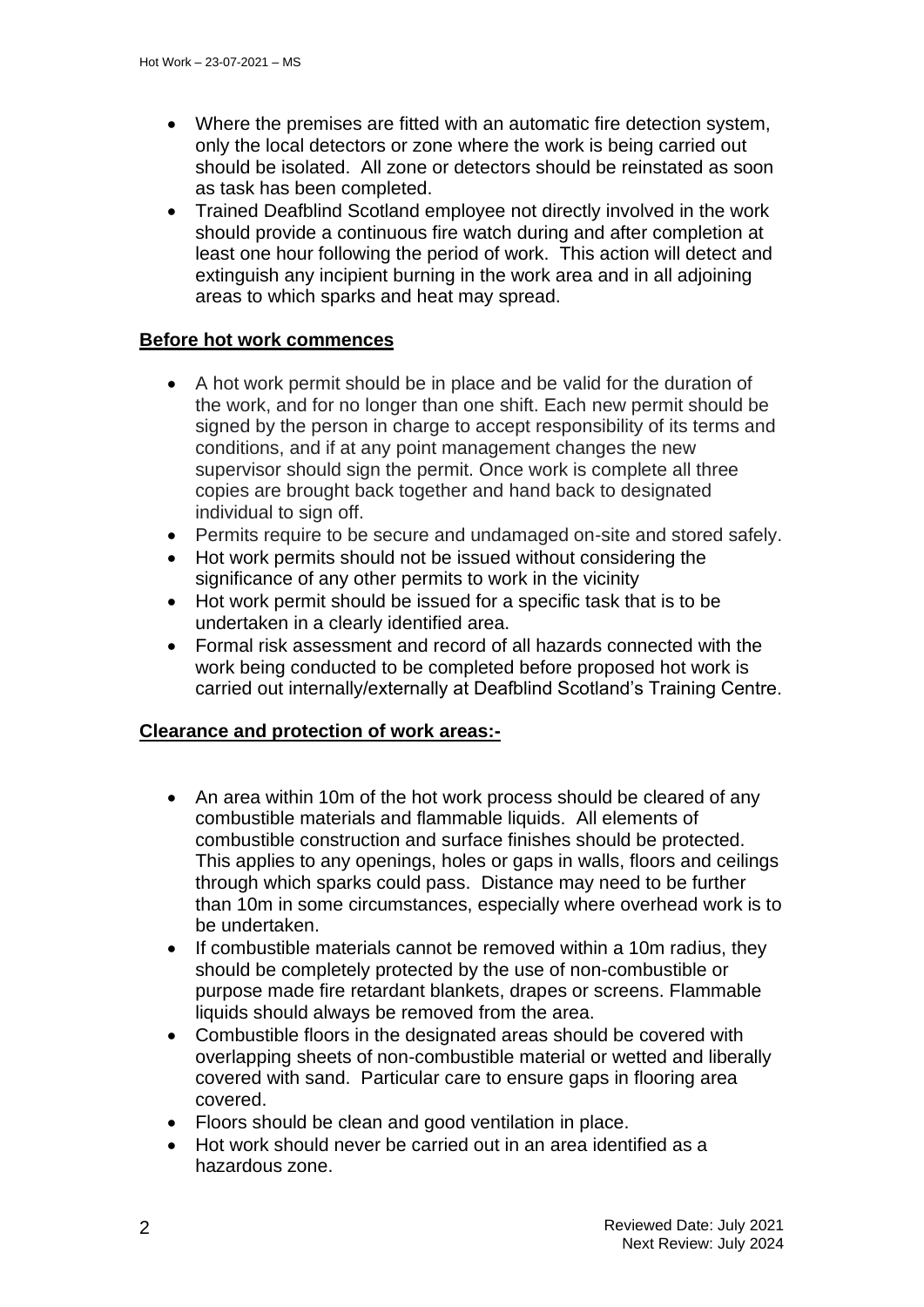- Flammable solvents must not be used to clean surfaces immediately before work commences.
- Before work commences on one side of a wall an examination should be made of the area on the other side to ensure that any combustible materials are not in danger of ignition by direct or conducted heat.
- Where hot work is to be undertaken on composite building panels or similar constructions, type of insulating or other materials behind metal or other non-combustible surfaces should be assessed.
- At least 2 LPCB approved extinguishers each with a rating of 13A or a hydraulic hose reel should be provided at the place where the hot work will take place to be ready for immediate use in the event of an outbreak of fire.
- All contractors/sub-contractors involved with undertaking the hot work should be aware of Deafblind Scotland's Fire Evacuation policy and procedures.

## **When using individual items of equipment - Contractors**

- Blow lamps and blow torches should be extinguished and allowed to cool before changing cylinders. Paraffin or petrol blow lamps should only be filled and lit in the open and should not be refilled when hot.
- Blow lamps or torches should be lit as short a time as possible before work commences and extinguished immediately after the work ceases.
- Lighting up should only be carried out in accordance with the manufacture's instructions. Blow lamps or torches should not be left unattended when alight.
- Electrically powered hot air blowers are a particular source of danger as no flame is apparent. When using those appliances the same safety measures should be observed.
- Bitumen and Tar Boilers to prevent heat igniting the roof bitumen or tar boilers, lead heaters and similar equipment should only be taken onto roofs in exceptional circumstances where a non-combustible heat insulation base must be provided.
- Equipment must always be supervised by an experienced operator.
- Gas cylinders must be at least 3m from the burner. Gas hoses should be in a good condition and properly fitted. Cylinders not in use should be stored away from working area.
- Bitumen level and temperature should be monitored, and lid should be kept on the boiler.
- Burner should be turned off before transporting the boiler on a lorry or trailer.

# **Completion of Hot Work**

When work is complete all hot waste materials required should be removed and disposed of safety. All equipment, including gas cylinders, should be removed to a secure area. Where bitumen/tar boilers were employed, only the gas cylinders need to be removed. Permit close out should be undertaken by an authorised individual.